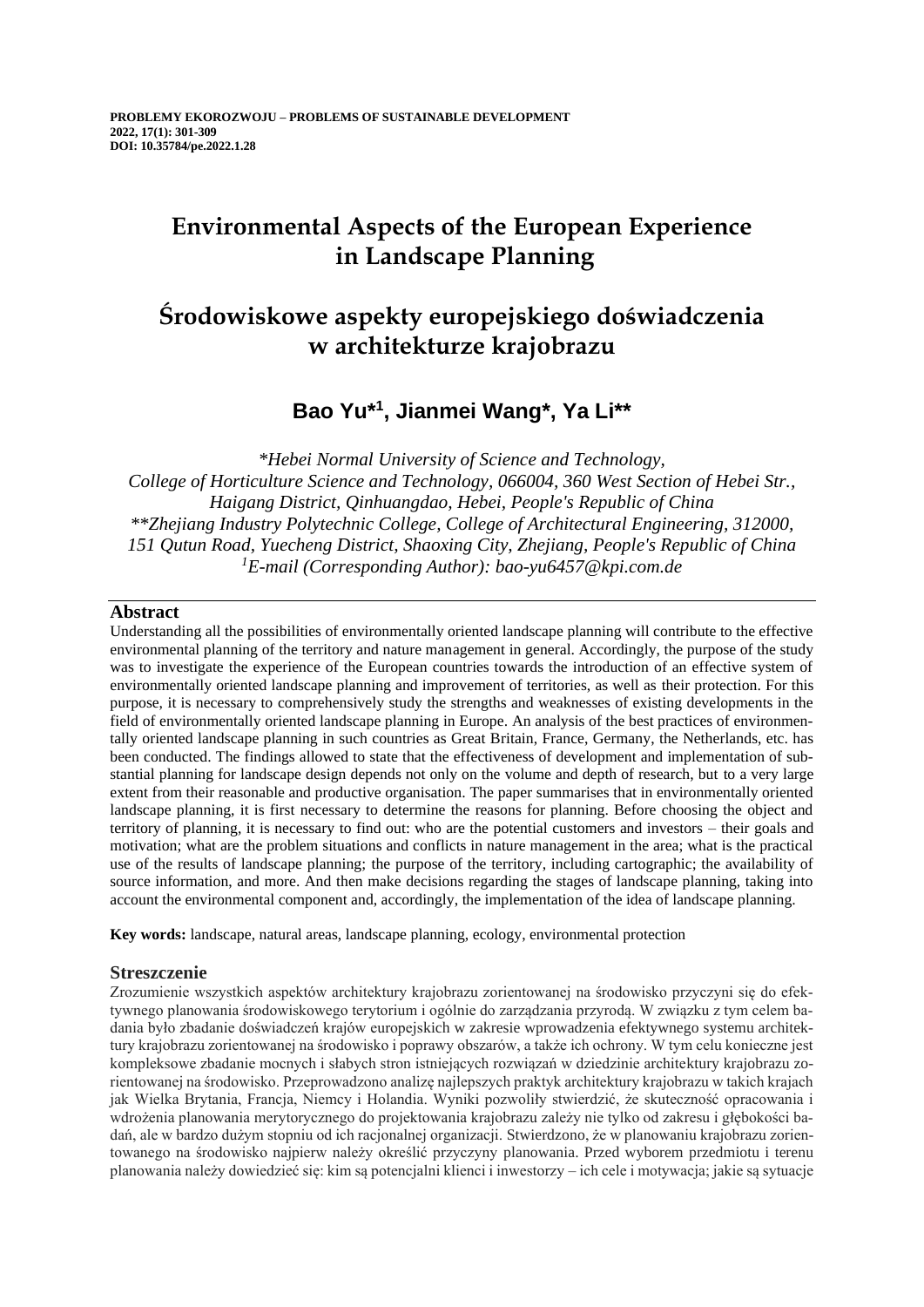problemowe i konflikty w zarządzaniu przyrodą na danym terenie; jakie jest praktyczne wykorzystanie wyników planowania krajobrazu; cel terytorium, w tym opis kartograficzny; dostępność informacji źródłowych itp. Następnie należy podjąć decyzje dotyczące etapów planowania krajobrazowego z uwzględnieniem komponentu środowiskowego w celu odpowiedniej realizacji idei architektury krajobrazu.

#### **Słowa kluczowe:** krajobraz, obszary naturalne, architektura krajobrazu, ekologia, ochrona środowiska

#### **Introduction**

Landscape planning, including environmental, emerged in the field of landscape architecture in the last century, its principles and methods have become especially popular in conditions of aggravation of ecological situations and the need for their territorial and organisational solution (Kolbovskij, 2008; Lin et al., 2020). Today, environmentally oriented landscape planning is considered as a set of procedures and methods aimed at ensuring the territorial organisation of society in specific landscapes to achieve sustainable use of nature and preserve all the landscape functions. In accordance with the wording of the above, the object of this type of planning is a landscape, or a set of landscapes that are located in a certain area. In addition, territorial economic systems and infrastructure facilities located on it must be taken into account. A key feature of the importance of landscape planning is that it is performed based on special spatial planning, assessable methods that characterise the ability of landscapes to perform the outlined functions.

In this context, landscaping, including its environmental component, acts as an independent spatial planning process, which in certain conditions and, based on the objectives, can be integrated with spatial planning (Braga et al., 2020). In addition, certain criteria for successful landscaping, which are primarily focused on the protection and targeted use of landscapes, are included in territorial development projects and become mandatory in their implementation. An example is the experience of Germany, where spatial planning is carried out in conjunction with landscape planning. Landscape planning complements the territorial planning through landscape programmes at the public land level and general landscape plans at the regional and local levels. In different European countries, spatial planning is considered as environmentally friendly planning, a variety of which is landscape planning. In turn, it comes in the following forms: part of territorial planning; independent environmentally oriented land use planning; method of integration of environmental requirements in sectoral planning; combination of the listed forms.

The accumulated experience and specific models of landscape planning in European countries, despite the natural and socio-economic differences between them, show that this type of planning is aimed primarily at solving landscape and environmental problems and has a pronounced ecological orientation.

To date, there are still quite common opinions among experts in the field of territorial planning that the landscaping is concerned mostly with the landuse, using a landscape approach. This approach is to use landscape maps, structural and functional features of landscapes of different taxonomic rank, as well as the idea of landscapes as territorial complexes integrating natural and economic components. In this case, this refers not to a special landscape planning, but only the use of landscape approach when creating different plans for territorial development (Antipov, 2005). In each structural and information block of the territorial scheme, the functional roles of the landscape approach are ambiguous and differ significantly. Its main role is manifested in the study of the natural structure of territorial formation, spatial distribution of natural resources, development of tasks and measures for nature protection. In general, this is a natural block of the project, where the basic value should be given to the analysis of the landscape structure of the territory, which necessitates the use of a map. At the same time, landscape planning constitutes an independent type of territorial planning activity, where the basic object of planning are the landscapes, environmentally oriented planning, and ecological indicators of territories.

Landscape territorial organisation implies the accounting for the properties of a particular landscape in the development of nature and assessments of its resilience to a certain type of load, the degree of transformation, environmental resources, and ecological network, including protected areas. Its analysis is carried out on the basis of landscape information, which includes individual components and integral properties of landscapes through the consideration of various spatial models of the landscape – morphological, positional and dynamic, positional and genetic, biocentric, basin and landscape dynamics, visual and aesthetic, etc. Although the study focuses on the experience of European countries, as an example of such landscape planning the North American method METLAND can be considered, which is used in urban planning as well as the Australian method SIRO-PLAN and LUPplan. Among the European methods, there are Dutch method APA, Slovakian LANDEP, methods of landscapeadaptive agriculture used in Russia, Ukraine, Moldova, Belarus, as well as methods of landscape planning used in the organisation and functional zoning of protected natural areas and certification of forestry enterprises (Rod'kin et al., 2008).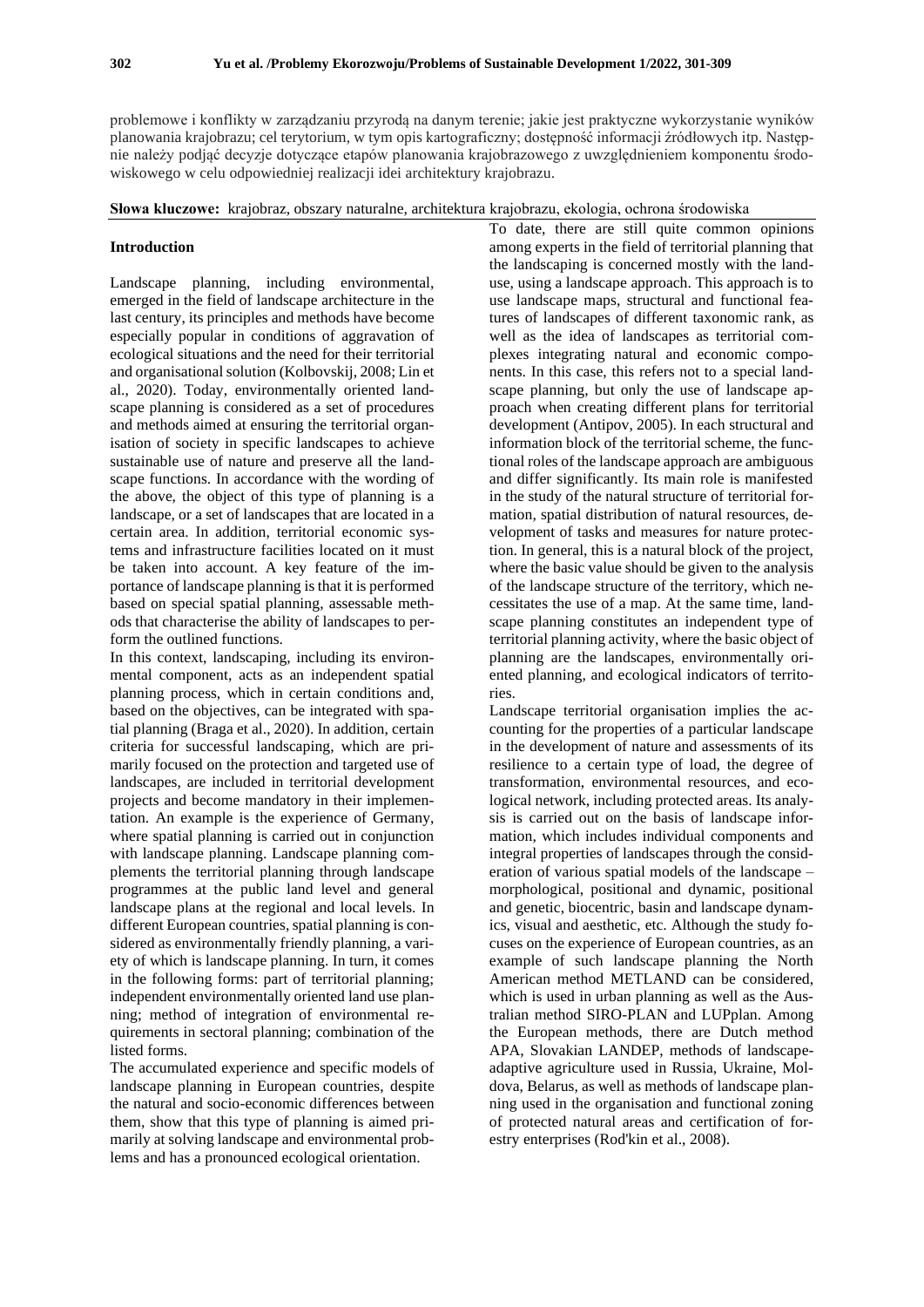carried out using a considerable amount of landscape information, which contains:

- − analysis of the study of the spatial structure and condition of landscapes, their natural resource and aesthetic potentials;
- − analysis of the resistance of landscapes to external anthropogenic influence, the effectiveness of their socio-economic, environmental and other functions;
- − recommendations for changing, limiting, or expanding the above functions;
- recommendations for optimising the territorial structure of landscapes and preventing environmental hazards and threats to landscapes;
- recommendations for improving the use, transformation, reclamation, conservation, care and regulation of landscapes;
- search for optimal steps to resolve the conflicts of nature in different types of landscapes.

Thus, the understanding of all the possibilities of environmentally oriented landscape planning will contribute to the effective ecological planning of the territory and nature management in general. Accordingly, the purpose of the study was to investigate the experience of the European countries towards the introduction of an effective system of environmentally oriented landscape planning and improvement of territories, as well as their protection. For this purpose, it is necessary to analyse the strengths and weaknesses of the existing developments in the field of environmentally friendly landscape planning in Europe.

#### **Literature Review**

An important stage of the study is to consider the ideas of the leading experts on the issue of landscape planning, taking into account the environmental component of this process. Landscapes are closely related to human well-being, but they are undergoing rapid and fundamental changes (Plieninger et al., 2015). Understanding the social transformations underlying these landscape changes, as well as the environmental and social consequences of landscape transformation, are key areas for landscape research. Within the framework of the study, six important areas of landscape research in Europe were reviewed and findings were synthesised. These findings can contribute to the study of ecosystem and societal changes, as well as key thematic priorities. These are six categories, namely: the relationship between people and the environment in landscapes; the structure of the landscape and the degree of land use; the history of the landscape; the driving forces, processes and actors of landscape transformation; significance of landscapes; and landscape management. Notably, these areas of knowledge can contribute to the study of changes in ecosystems and society, given the embedded multi-scale dynamics of socio-ecological systems; management of these systems and their

ecosystem services; and the relationship between ecosystem services, human well-being, wealth and poverty. The synthesis method suggests that knowledge of past and present landscape models, processes, and dynamics provide guidelines for the development of support for sustainable management of socio-ecological systems in the future.

An integrated approach to landscape management is generally accepted, but its application is not at the desired practical level. Sectoral approaches to decision-making and planning processes still dominate. Izakovičová et al. (2019) deals with some aspects of integrated landscape management in Slovakia. The study reflects the current state of longstanding efforts and experience of the authors to integrate environmental knowledge into landscape management tools. The main methodological procedures required to achieve this goal is to analyse, compare, and confront the existing principles and tools used in the applied ecology of the landscape, as well as in legislation and planning practice. The landscape ecological base for the implementation of scientific advances in landscape management consists of two methods: landscape and ecological planning, and ecological network planning. These two methods have been introduced into nature protection legislation, territorial planning, watershed management, land use planning, forestry planning and flood prevention management. Such systematic landscape environmental norms in the practice of planning can be considered the basis of sustainable development.

Alizadeh & Hitchmough (2019) indicates that urban landscapes play a significant role in supporting municipal, ecological and social systems. In addition, valuable environmental services and urban greenery provide social and psychological services that are very important for the livelihoods of modern cities and the well-being of urban residents. Admittedly, green spaces in the city, the method of urban landscape design and access to urban greenery can potentially affect the health, happiness, comfort, safety and security of urban residents. The urban landscape plays an important role in providing wildlife habitats, and an important type of vegetation for this is the plant-rich herbaceous vegetation that provides pollen and nectar, as well as the physical natural environment for the local fauna. Any factor that affects the urban landscape (such as climate change) will affect people's lives directly or indirectly. There is a universal consensus that temperatures have risen in most parts of the world over the past century, so the purpose of the Norton et al. study (2016) is the impact of climate change on the urban landscape. Effective biodiversity planning in large cities is becoming increasingly important as urban areas and their populations grow both to achieve conservation goals and because environmental communities support the services on which people depend. Landscape ecology provides an important framework for understanding and conserving urban biodiversity both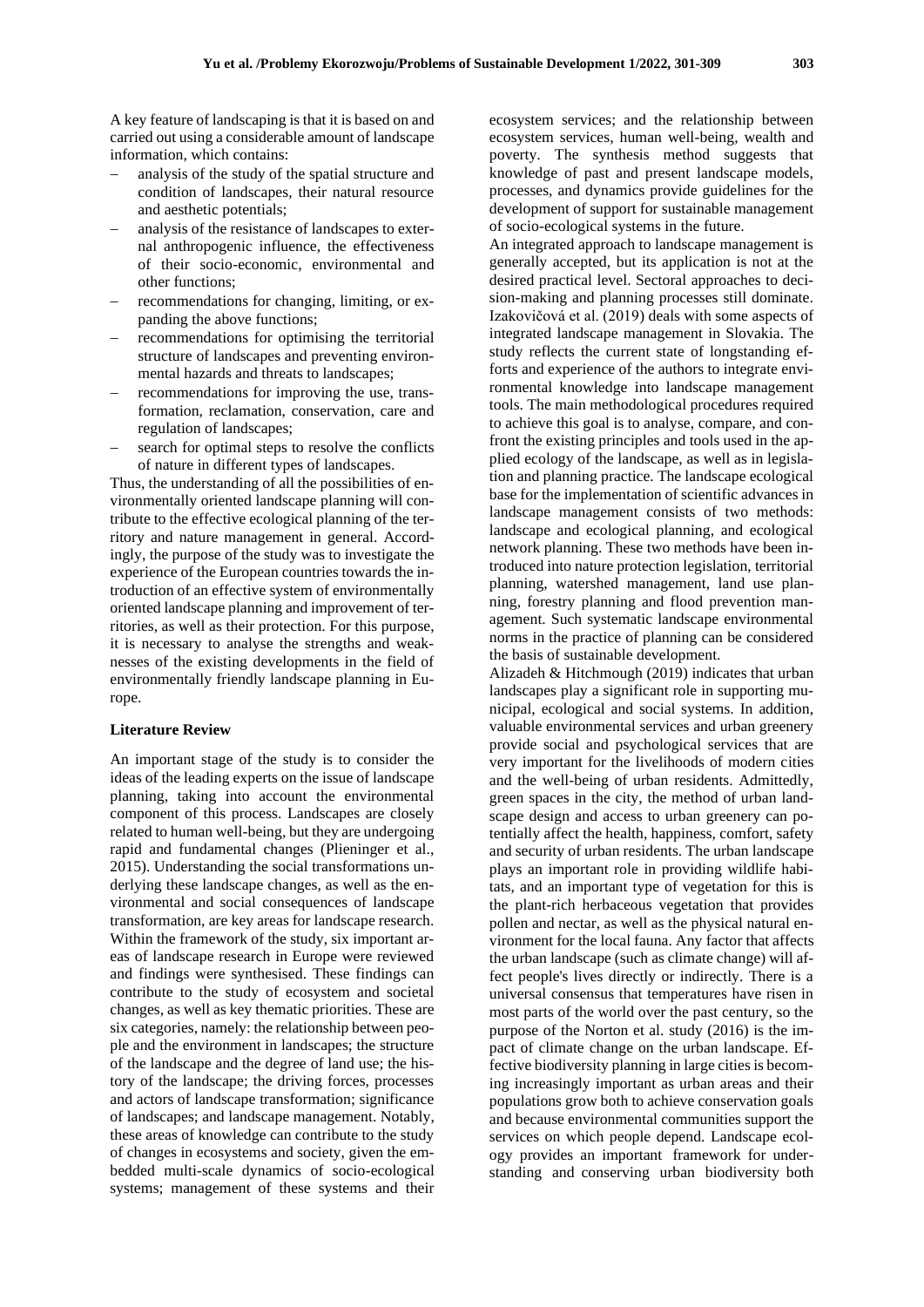within cities and in the regional context. It has played an important role in developing a significant and expandable body of knowledge about urban landscapes and communities. City-wide characteristics, including size, total greenery, age, and regional context, are important considerations for understanding and planning biotic assemblies across cities, but have received relatively little attention. The study of urban biodiversity is broader in scope and shows that longstanding principles on how the size of site, configuration, and composition affect biodiversity in urban areas. However, the subtle spatial scales in which urban areas are fragmented and the changed temporal dynamics compared to non-urban areas indicate the need to apply hierarchical multiscalar models of landscape ecology to the urban environment. Transferring the analysis of urban landscape biodiversity into planning activities remains a challenge due to the requirements for urban green spaces to provide a variety of functions. An increasing set of tools is available for this problem, requiring environmentalists to work with planners to address biodiversity issues. Conserving and improving biodiversity is only one area of urban planning, but it is becoming increasingly important in a rapidly urbanising world. Janssen & Knippenberg (2012) emphasises that cultural landscapes are understood as a process aimed not only at protecting and preserving territories and natural resources. The new concepts and strategies for nature parks in the UK, France, and Germany propose to consider cultural landscapes in general and protected landscapes in particular, as well as a force to promote sustainable (regional) development. The concept of development and change is a key component of the very concept of sustainable development. This means preserving opportunities, as well as creating new resources for future generations. To implement sustainable territorial development, the emphasis in protected landscapes shifts from maintenance to development. As a result, landscape conservation strategies not only protect the cultural and natural heritage of cultural landscapes, but also enhance territorial dynamics that improve and reclassify territorial values such as (regional) identity and nature. Sustainability is increasingly positioned in the nature of changes, rather than in terms of any optimal state, model, or plan. Common historical roots, special landscape features, typical products, cultural traditions, as well as innovative projects are possible starting points for processes based on identity. In connection with the organisation of management, cultural landscapes can be recognised as arenas for sustainable development. As a result, cultural landscapes are not only goods and services that are of public interest and directly affect the social well-being of people, but also represent important assets for the development of cities and rural areas. Cultural landscapes are part of the capital of the region and the basis for the development of rural communities.

Considering the experience of landscape planning and environmental protection in European countries, Kartashov (2016) suggests that special attention should be paid primarily to areas that develop environmental democratic approaches. This is a combination of initiatives, mechanisms, funds, research programmes, and existing information to preserve the development of landscape and natural biodiversity; transparency of ecological information, and public participation in the decision-making process on issues related to environmental protection. Ustinova & Aylikova (2019) suggests that environmentally oriented landscape planning is a strategic mechanism of European landscape planning, which ensures the implementation of the principles of sustainable development in territorial policy. The importance of environmentally oriented landscape policy is emphasised in the Guiding Principles of Sustainable Spatial Development of the European Continent, which notes that successful territorial development requires inclusion of landscape development issues in territorial planning and sectoral programmes and implementation of integrated policies aimed at simultaneous protection, management, and planning of landscapes. Due to environmentally oriented landscape planning it is possible to optimise the relationship between the population of European countries and natural components within specific areas. Such areas, in turn, are considered as components of a multilevel spatial system population – environment at local, regional, national, and transnational levels.

Kyvelou et al. (2019) aims to consider various ideas about the landscape and also demonstrates the ways in which the European Landscape Convention (ELC) of the Council of Europe (CE) contributes to the impact on national territorial planning systems. The study, which is interested in considering the effectiveness of landscape policy from a territorial standpoint, summarises the perception and understanding of the landscape as a link between nature and culture and reviews the literature to support the perspective of the European landscape model. Ultimately, it critically examines the Greek government's approach to landscape planning and management, revealing the catalytic role of the Council of Europe in revitalising the landscape dimension in Greece. The results indicate that this process has given a new impetus to territorial planning in Greece, providing a tool for management and coordination and evacuation policy, positively influencing the evolutionary paradigm of territorial planning. In addition, a decentralised approach has been adopted, identifying landscapes of particular value at the regional level in order to give them priority in terms of implementing coordinated governance mechanisms and management actions. The handbook titled Landscape planning and ecosystem services in Europe and beyond (Wende, 2019) is relevant for landscape planners and architects. But it is also useful for environmentalists and geographers,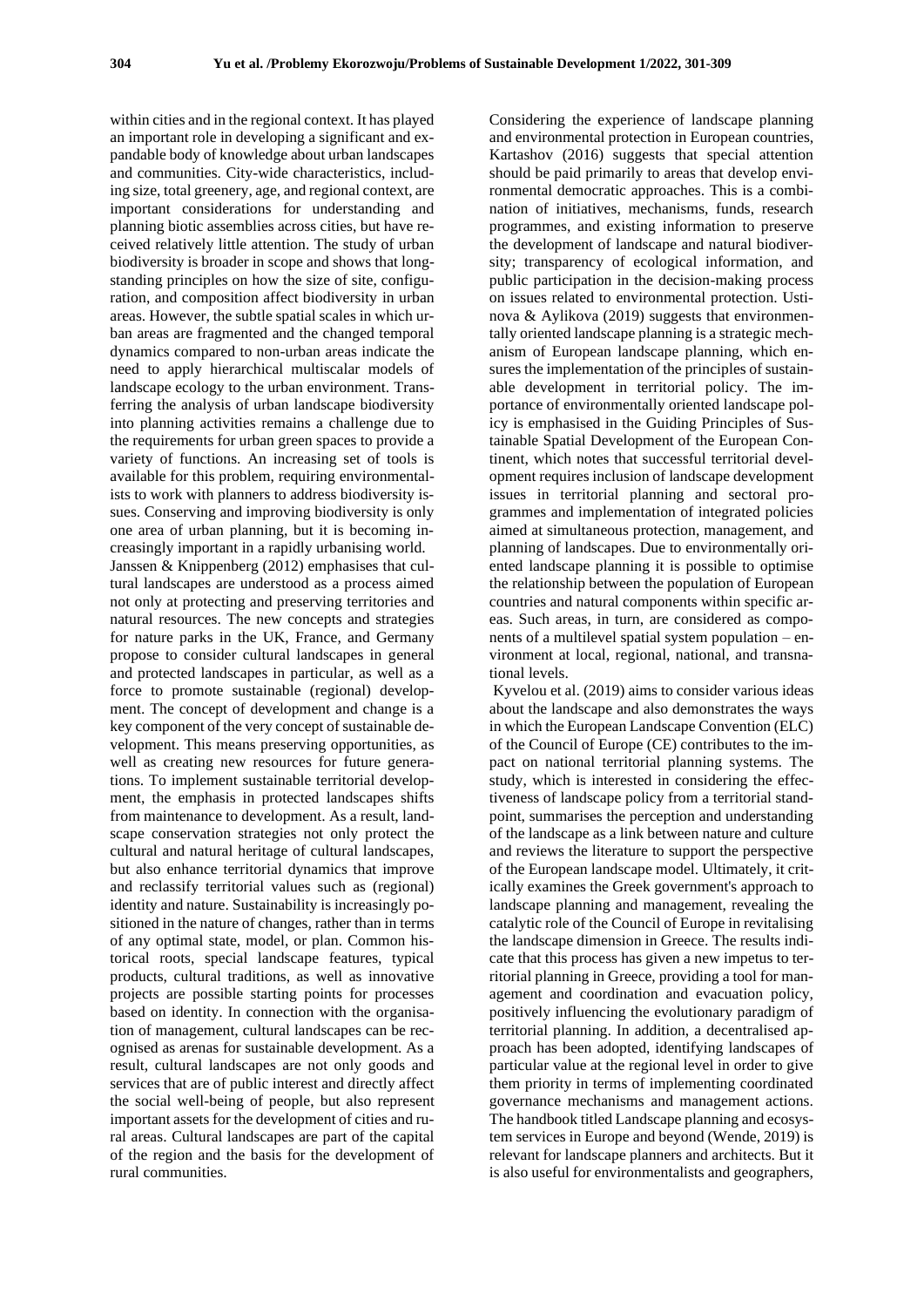whether they are still studying or just starting their careers. This guide offers an extremely clear overview of the world of landscape planning and ecosystem services, gathering contributions from more than 45 international experts. It is noted that landscape planning and landscape policy play a significant role in Europe. Referring to the European Landscape Convention (2000), landscape planning should assess the natural and cultural resources and the cultural character of landscapes. It should identify and evaluate land use patterns, including the assessment of ecological and landscape aesthetic conflicts. Landscape planning should then define the quality objectives of the cultural landscape and establish conservation and development measures. Monitoring, public participation and communication on landscape issues are also important factors addressed by the European Landscape Convention. The results of landscape planning should be included in general strategic territorial planning tools, such as regional plans and/or local zoning plans. The main challenges for all countries that have signed and ratified the European Landscape Convention are to establish planning policies and tools as such, as well as to establish specific assessment methods. Here, the concept of ecosystem services can be useful in meeting the methodological requirements of the Convention on Landscape and Natural Resources Assessment.

Brus et al. (2015) covers the restoration of landscapes that have been degraded in due to the extraction of minerals. Surfaces that are directly affected by mining and post-mining operations have become prominent in the field of restoration ecology. It is important to have a deeper understanding of sustainable landscape management in lowland European cultural landscapes. Sand and gravel sites have been selected as study sites where mining has been a major factor in land use in recent decades. Recovery after mining for each mining site was planned in accordance with the legally imposed technical and biological recovery protocols, as well as a specific document called the Biological Action Plan (BAP). The financial costs of BAP for individual research sites were compared with the monetary value of habitats over three time periods. The economic assessment was based on the method of assessing the environmental damage, conducted in Hesse (Germany). The findings suggest that the ecological restoration of areas after mining can lead to a higher monetary value of restored habitats compared to the original habitats that were destroyed by mining. Maksymenko (2012) the estimation of a modern stage of development of landscape planning in Ukraine is carried out. Problems of landscaping are addressed. The possibilities provided by the implementation of landscape planning procedures for ecological landscaping are outlined.

Elizbarashvili (2019) focuses on environmentally oriented landscape planning in the countries of south-eastern Europe. Javakheti National Park is a

part of the plateau of volcanic origin, located between Georgia, Armenia, and Turkey. Javakheti is of particular cross-border importance due to its very high-altitude wetlands and high plateaus, which are the crossroads of bird migration routes between Europe, Asia, and Africa. According to international environmental standards, the Javakheti wetlands could potentially be included in the Ramsar Convention Area since Georgia signed the Ramsar Convention in 1996. Currently, Javakheti ecosystems need to be protected, maintained, improved, and developed, preferably based on sustainable development and environmentally oriented landscape planning. There are several existing or proposed protected areas in the Javakheti protected area, including Borjomi-Kharagauli National Park, Mtirala National Park, Nedzvi and Tetrobi Reserves, the proposed Machahela National Park, Arpi Lake National Park (Armenia) and others. The creation of new protected areas in Javakheti and their connection to other existing protected areas through ecological corridors would not only serve the purposes of regional and cross-border cooperation, but would also serve as a prerequisite for creating an integrated network of protected areas of different categories in the region.

#### **Materials and Methods**

Existing literature data on the experience of environmentally oriented landscape planning in the European countries was used as study materials. The methodological basis of the study included general scientific and geographical methods of inquiry. The methods and principles of geosciences were applied, such as genetic, cartographic, comparative methods, the principles of causation. General scientific methods include historical, logical, structural-functional, statistical analysis. The methodology is also based on the system and process approaches. It is necessary to make a brief description of the basic methods of research. When using the cartographic method, the basis is a map or a set of maps that allow analysing existing landscapes, as well as making important corrective elements to the new landscape planning. Mapping is often combined with mathematical approaches. The comparative method of landscape and ecological research in combination with the method causal relationships allow singling out the main effective mechanisms among many existing approaches. The structural-functional and system analysis allow structuring data into complex algorithms of effective environmentally oriented landscape planning.

In addition, when studying the issues of environmentally oriented landscape planning and solving corresponding specific problems, the following methods can be used: ecological and economic balance of the territory, which is based on the analysis of the land use; assessment of the anthropogenic load, where for each category of land a certain score is awarded de-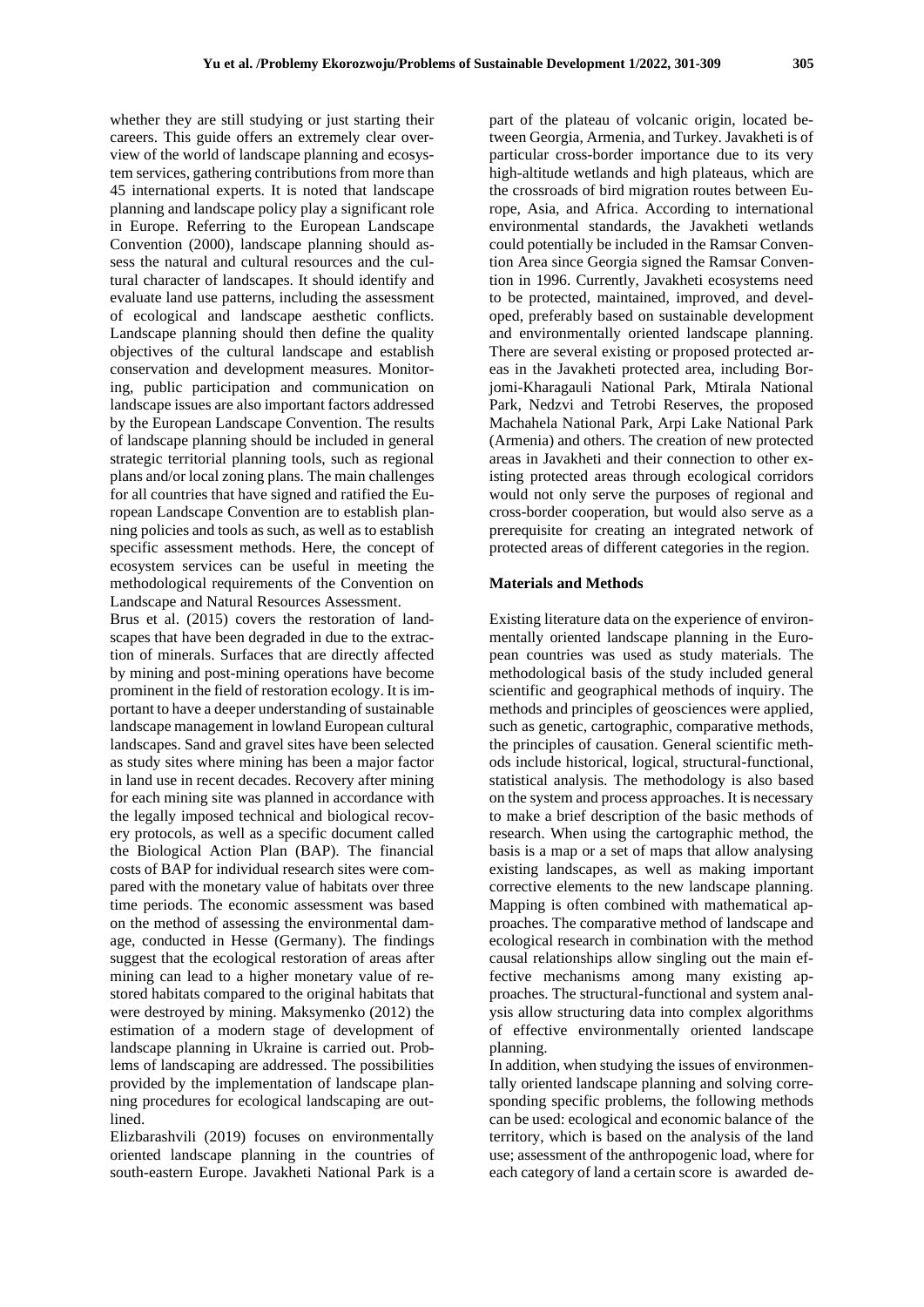| Table 1. List of European countries that have signed and ratified the European Landscape Convention                                                                                                                                                                                                                       |                                                                                                                                                                                              |
|---------------------------------------------------------------------------------------------------------------------------------------------------------------------------------------------------------------------------------------------------------------------------------------------------------------------------|----------------------------------------------------------------------------------------------------------------------------------------------------------------------------------------------|
| Countries that have signed the European Landscape Convention                                                                                                                                                                                                                                                              | Countries that have ratified or approved the Euro-                                                                                                                                           |
|                                                                                                                                                                                                                                                                                                                           | pean Landscape Convention                                                                                                                                                                    |
| Belgium, Bulgaria, Croatia, Cyprus, Czech Republic, Denmark,<br>Finland, France, Greece, Ireland, Italy, Lithuania, Luxembourg,<br>Malta, Moldova, Norway, Poland, Portugal, Romania, San Marino,<br>Slovakia, Slovenia, Spain, Sweden, Switzerland, Armenia, Azer-<br>baijan, the Republic of Macedonia, Turkey, Ukraine | Belgium, Norway, Denmark, Czech Republic, Cro-<br>atia, Ireland, Poland, Slovenia, Lithuania, Moldova,<br>Portugal, Romania, Bulgaria, San Marino, Armenia,<br>Republic of Macedonia, Turkey |





Figure 1. Obligations of each of the parties that have signed the European Landscape Convention

pending on the man-made impact; analysis of natural risks in which the frequency and intensity of the main types of natural risks are reflected; calculation of the ecological potential of the territory can be carried out by the territorial differentiation of the ratio of heat balance and humidity coefficient, etc.

The algorithm that is used in this study is aimed at analysing the existing experience of landscaping and environmentally oriented territorial planning in Europe. Therefore, in addition to the above methods, analysis and synthesis of information resources is necessary for the corresponding systematisation of the received information. European countries with high resource and natural potential and rich landscape diversity were selected for the study. Accordingly, the result of the study will be generalised recommendations for environmentally friendly landscape planning based on the best practices of the European countries. Dynamic changes in the landscape structure affect the number and distribution of organisms (Machar, 2020). Today, change in the land use is one of the main forces affecting ecosystem services in landscapes around the world. Human activity is transforming the earth faster and more than ever before in history. Human transformation of natural habitats and land use change is not only a local/regional phenomenon, but can be seen as one of the important global change factors. Some of the effects of global change on biodiversity can only be studied on a landscape scale, such as climate change in plant areas. The landscape perspective contributes to a multi-scale approach to sustainable landscape

management and landscape planning. In addition, the landscape scale is very useful for the innovative application of the general management paradigm for reusability in agriculture, forestry, and water management. Therefore, the need for sustainable landscape management and planning is urgent. Landscape conservation seems to be a new paradigm for biodiversity conservation.

#### **Results and Discussion**

First of all, it is necessary to note the contribution of the European Landscape Convention to the development of landscape planning in Europe. The member states of the Council of Europe have signed the European Landscape Convention (2020) to achieve sustainable development based on a balanced and harmonious relationship between social needs, economic activity, and the environment. 30 European countries have signed the European Landscape Convention, of which 17 have ratified or approved it. Table 1 lists the European countries that have signed and ratified the Convention.

The Convention states that the landscape plays an important social role in the cultural, environmental, and social spheres; is a resource for economic activity and its protection, planning; its management can help create new jobs.

Since the landscape is a fundamental component of the well-being of a person and the population of any country, the members of the Council of Europe, taking into account the rights and responsibilities of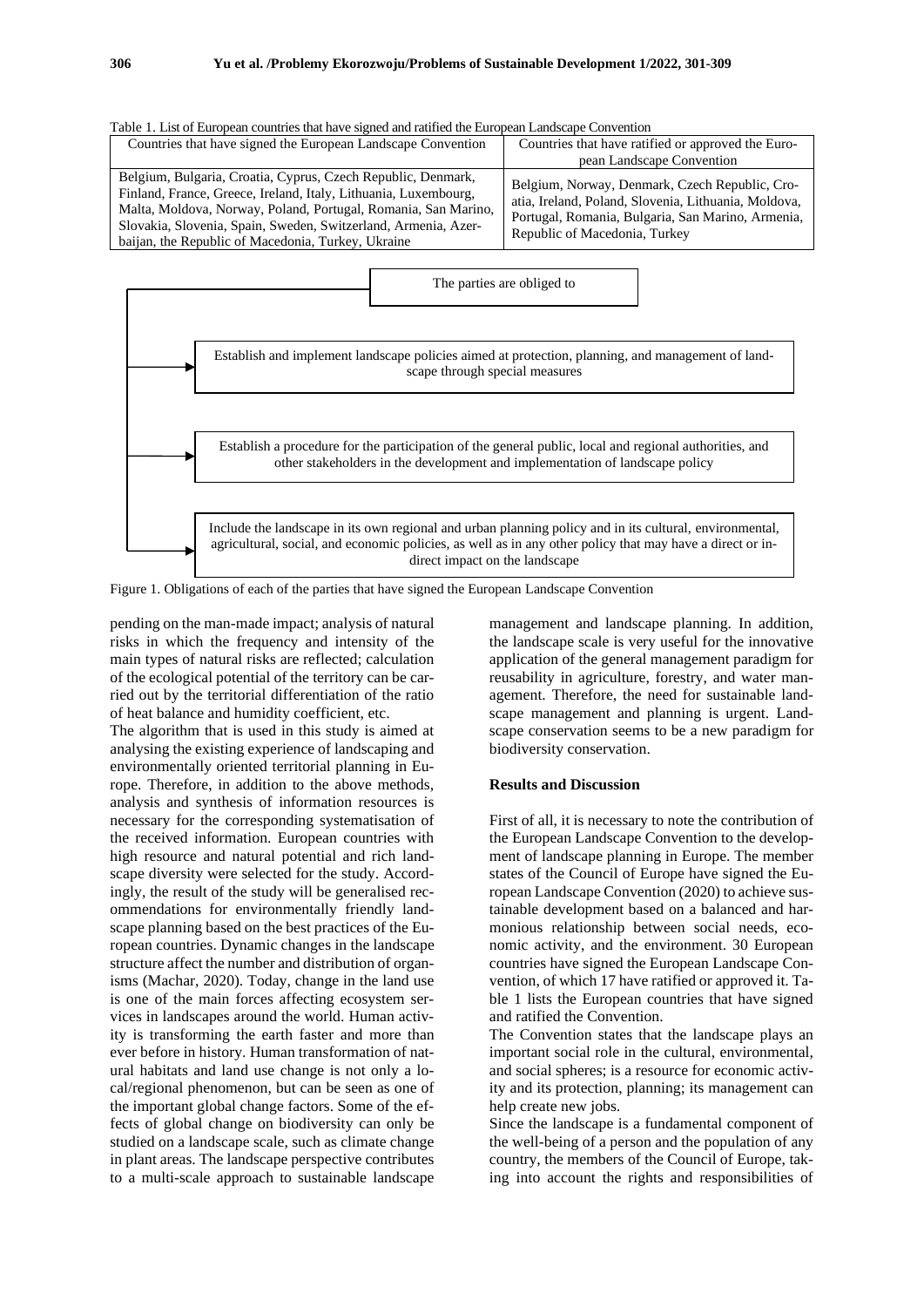each individual, adopted a number of fundamental points in the Convention:

- 1) *landscape* is a territory (in the sense of how it is perceived), the nature of which is the result of the interaction of natural and (or) human factors;
- 2) *landscape policy* is the expression by the competent authorities of general principles, strategies, and guidelines to enable specific conservation, landscape planning, and management measures to be taken;
- 3) *landscape planning* is a proactive and forwardlooking activities to improve, restore, and create landscapes.

The main obligations of each of the parties that have signed this convention are indicated in the list which is shown in Figure 1. Environmentally oriented landscape planning in individual countries of the European continent has its own characteristics and specific features. Therefore, within the framework of the study, the experience of some countries will be considered to summarise their practices and trends in the development of landscape planning. Separate models and mechanisms of environmentally oriented landscape planning in different countries in most cases reflect the specific features of the political system, the problems of environmental protection of these states, as well as the specifics of territorial planning.

Landscaping in Germany emerged in the late  $19<sup>th</sup>$ century as a reaction to the industrialisation and destruction of nature. Thus, about 90% of Germany's forests are secondary, man-made forests. Admittedly, deciduous species were almost completely replaced by conifers. In the federal law of 1976, landscape planning was legally enshrined as a planning tool for landscape protection and care. This tool exists in practice not only at the federal but also at the regional level. Considering the main tasks of landscaping, they are focused on assessing and identifying the functions and properties of the landscape, as well as in developing proposals for sustainable conservation of air, water, lithosphere, climate, plants and animals, and most importantly aesthetic features of the landscape. Sustainable development of landscape planning in Germany has led to the fact that 26.9% of the country's area is protected natural areas. This has a positive effect on the overall environmental situation in the country (Mo et al., 2021). The German experience of landscape planning is a component approach to landscape analysis (soil, water, climate, lithological basis, fauna and flora). The most valuable methods in it are the detection and analysis of conflicts of nature management and assessment of the landscape according to the criteria of significance and sensitivity.

Environmentally oriented landscape planning in the Netherlands, unlike in Germany, has no deep traditions. This area is the most advanced in the protection of sea coasts, which is for the Netherlands one of the most important tasks not only in the field of

ecology, but especially in the field of economic policy. Problems of air protection and climate change are solved through environmental protection programmes. The population and society in the Netherlands play a significant role in the development of landscape planning schemes. In the Netherlands, there are three levels of landscape planning: national, regional, and local. All three levels within their competence perform integrating functions and provide procedures for coordination of planning proposals. The national level is provided by the state. The National Spatial Planning Programme is divided into four basic categories of development: the *green course* is the protection of the environment and nature management; *yellow course* – aimed at agricultural development; *blue course* – a combination of environmental and economic characteristics of the state, *brown course* – associated with integrative processes between agriculture and other sectors of the economy. Due to the fact that there is no law on nature protection in the Netherlands, there are no legal definitions of a national park in national environmental practice. The protected area in the Netherlands is 5.7% of the country's area. The advantage of the Netherlands over Germany is that more specific national and regional projects are being implemented there. At the local level, there is a significant legal division of specific planning mechanisms within individual settlements and beyond. One of the features of the Netherlands is a high degree of integration of environmental requirements into sectoral planning. France, along with other countries, has its individual specifics. It is traditionally a strong centre. There is a division of powers between the centre, the regions, and the communes, but there are almost no connections between them. There is no developed system of landscape planning there. Projects are implemented on a case-by-case basis. The national level (centre) provides the formulation of general principles of territorial development. The regional level implements the plans for the organisation of the territory and development programmes. At the commune level, the land use plans are being developed. The principle of voluntariness is dominant in environmentally oriented planning. The centre's decisions are stimulated by financial support. The tasks of environmentally oriented landscape planning in France are divided between different tools. Description, assessment of the state of the environment is carried out by various environmental and monitoring programmes. An *environmental plan* is being developed nationwide, which defines concepts for individual components of nature. The area of specially protected areas in France is 13.5% of its total area. It is worth noting that landscape areas in France are seen as a landscape and perceived as an aesthetic element. Therefore, the task of improving the landscape is understood as improving the landscape environment.

The main tasks of landscape planning in the UK are specific and are considered on a case-by-case basis.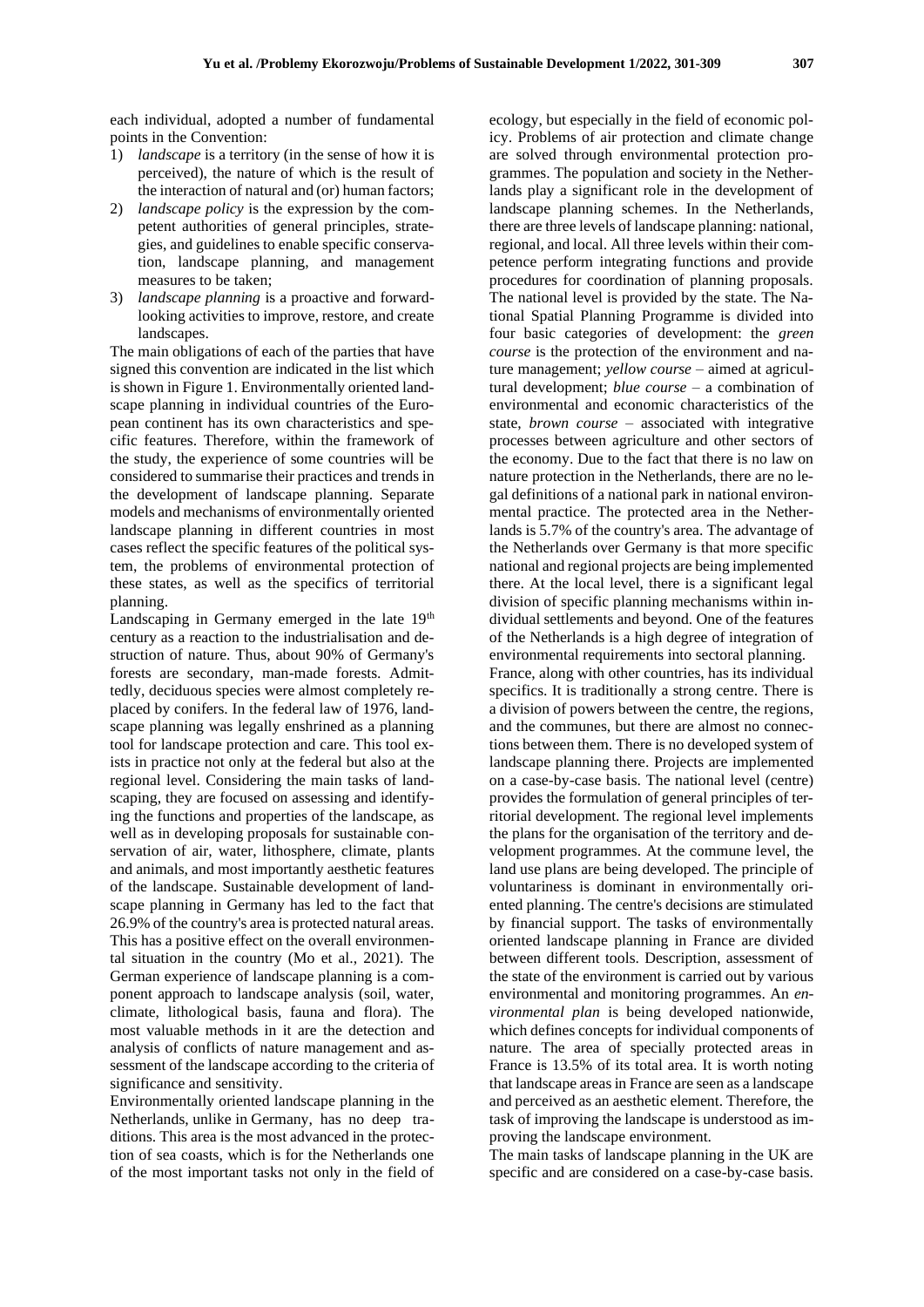Protection of private property is the basic principle of this procedure. Considering areas that are subject to strict protection and other areas, the latter play a secondary role and the state may not control the degree of their protection. Notably, protected areas occupy 20.4% of the UK territory. Landscaping at the national level performs the tasks or functions of controlling the financing and handling of legal disputes. At the local level, the tasks are divided between the districts that develop strategic plans and the municipalities that make up the special land use plans. There is no such division in urban areas. Environmental planning is limited to the tasks of allocating protected areas. In Britain landscape acts as a visual and aesthetic category. Therefore, often landscape planning is reduced to mere appearance of the landscape and is not enshrined in law. Insufficient development of public management in nature law in British legislation and the strong position of private owners determine the conditions for the development of landscape planning in the UK. Landscape planning tasks are scattered across planning areas.

Within the framework of Spanish planning system, the concept of landscape planning does not exist as a single item. However, the tasks of landscape planning are largely performed by other mechanisms and methods. In general, there is a shift in views on the landscape not as an aesthetic category, but as a cultural and environmental value. Territorial planning in Spain is divided into sectors and levels. Regions have the right to spatial planning in cities. The main tools are regional and subregional plans for the organisation of the territory. However, there are difficulties between the centre and the regions in agreeing on the plans and interests of territorial planning. According to the national environmental law, the task of the state is to develop basic lines of nature protection. This task has not yet been completed. Some regions develop their own plans for territorial ecological development. At the local level, separate plans are being developed for communes within protected areas. Their area in Spain is 8.4%. But at the local level, its tasks in the field of landscape planning are not defined. Resource use plans take precedence over territorial and sectoral development plans. The peculiarity of resource use plans in Spain is that they are made mainly for protected areas, and especially for the largest.

Slovakia has an interesting practice in developing environmentally oriented landscape planning projects – LANDEP (LANDscape-Ecological Planning) project, the main principles of which are: *optimisation* – offering the most convenient location for activity in the social sphere in terms of landscape and environmental patterns and *the least danger* – minimising the conflict between nature and the economy without slowing down economic development. The design sequence is as follows: Compilation of environmentally oriented landscape map  $\rightarrow$  Functional interpretation of landscape properties (availability,

humidity, nutrient requirement, insolation, dynamics of matter transfer, anthropogenic changes in vegetation, bearing capacity)  $\rightarrow$  Estimation of importance of functional characteristics for selected species with regard to environmental impact  $\rightarrow$  Assessment of the suitability of characteristics and constraints for the selected activity  $\rightarrow$  Selection of appropriate areas and territories  $\rightarrow$  Alternative proposals for the territory  $\rightarrow$  Comparison of alternatives based on spatial conditions: size, neighbourhood, degree of similarity of proposals for neighbouring complexes, configuration of neighbouring complexes  $\rightarrow$  Final pro $posal \rightarrow Functional \; zoning \rightarrow Detailed \; proposal$ with selection of sites for activities.

#### **Conclusions**

Summarising the experience in landscape planning, and especially environmentally oriented planning, it is possible to make certain generalisations that would further help to more clearly plan the relevant landscape processes. The complex of landscape planning by contributes to the improvement of the relationship between the requirements of environmental protection and socio-economic, cultural, and spiritual development and the interests of people. This in turn is an incentive to adhere to the postulates of sustainable development of countries and sustainable use of nature. Analysis of the experience of environmentally oriented landscape planning in countries such as the United Kingdom, France, Germany, the Netherlands, and Slovakia suggests that the effectiveness of development and implementation of environmentally oriented landscape planning depends to a large extent on its productive organisation. Talking about the tasks of planning, they will differ significantly depending on two main factors – the purpose and specifics of planning and the characteristics of the considered area. First of all, it is necessary to analyse the reasons for planning. This means that before choosing a planning object and territory, it is necessary to find out: who are the potential customers and investors – their goals and motivation; what are the problem situations and conflicts in nature management in the area; what is the practical use of the results of landscape planning; the purpose of the territory, including cartographic; the availability of source information, and more. And then make decisions about the stages of landscape planning, taking into account the environmental component and, accordingly, the implementation of the idea of landscape planning.

Further line of the study presumes the analysis of the Asian and North American experience of environmentally oriented landscape planning to obtain the most complete picture of the process of landscaping, taking into account its environmental component.